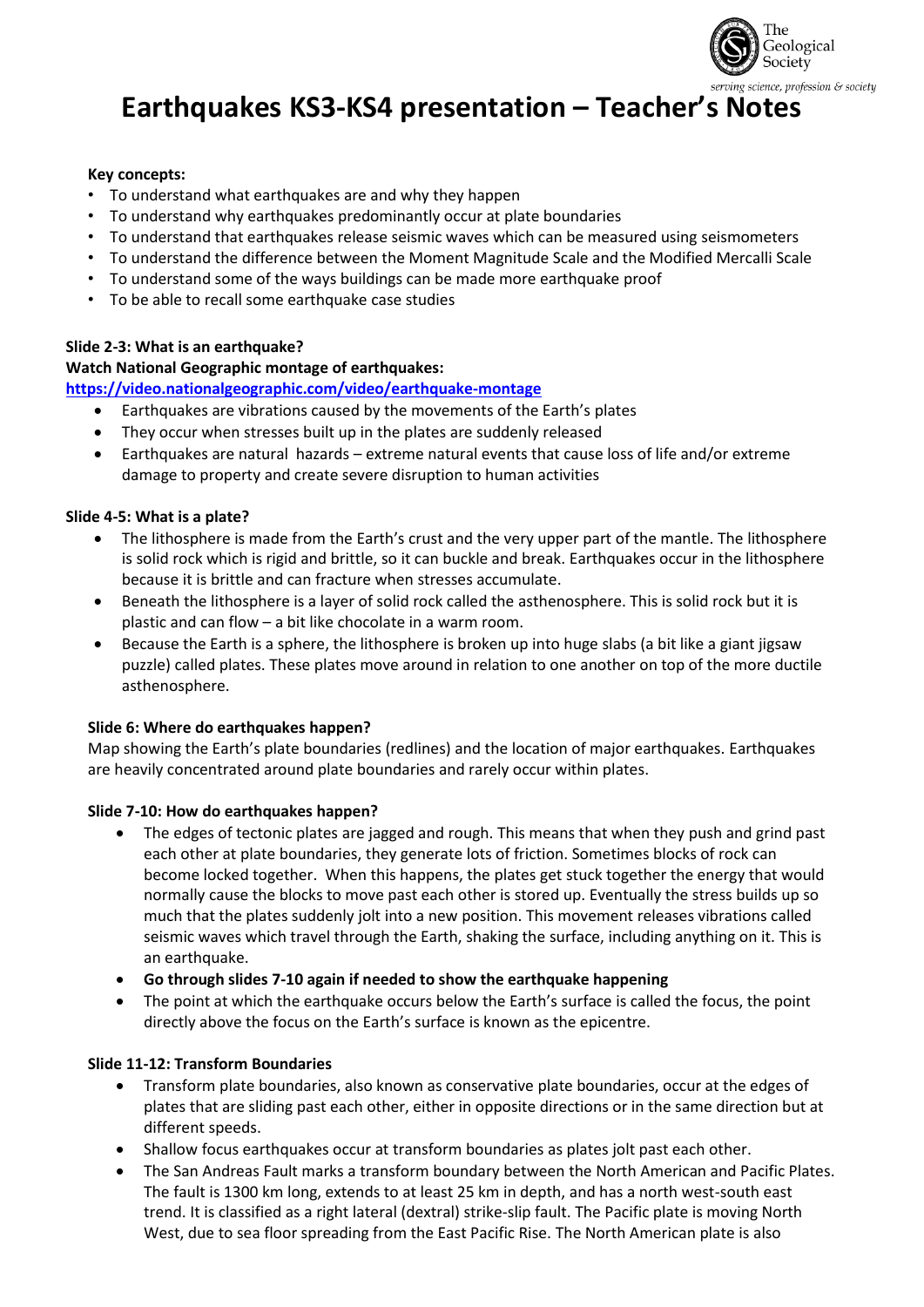

moving north west (due to sea floor spreading from the Mid Atlantic Ridge) but at a slower speed.<br>moving north west (due to sea floor spreading from the Mid Atlantic Ridge) but at a slower speed. so the RELATIVE movement of the North American Plate is to the South East. The average rate of movement along the San Andreas Fault is between 30mm and 50mm per year over the last 10 million years. If current rates of movement are maintained Los Angeles will be adjacent to San Francisco in approximately 20 million years.

## **Slide 13 - 14: Convergent boundaries- Oceanic-Continental, Oceanic-Oceanic**

- When an oceanic plate is moving towards a continental plate, at a convergent plate boundary, the denser oceanic plate (~2.9 g/cm3, basalt in composition), will sink beneath the more buoyant continental plate ( $\approx$  2.7 g/cm3, granite in composition) in a process known as subduction.
- The same process will occur when two oceanic plates converge. The older, colder oceanic plate will be denser and so will be the one subducted beneath the younger warmer and more buoyant plate.
- During subduction the descending oceanic plate drags against the overlying plate, causing both to fracture and deform.
- This results in frequent earthquakes that get deeper as the oceanic plate descends further. This defines an inclined narrow zone of earthquake foci known as the Wadati-Benioff zone which can extend to more than 600km in depth. The dip of the Wadati-Benioff zone coincides with the dip of the subducting plate, different plates may have shallower or steeper Wadati-Benioff zones depending on the angle of the subduction plate.

# **Slide 15: Convergent Boundaries - Continental-Continental**

- When two continental plates collide at a convergent boundary they will ultimately form a wide mountain belt like the Himalaya.
- Because continental plates are thicker and more buoyant than oceanic plates, subduction is largely prevented during continental collision. Compressional stresses cause extensive folding and faulting of rocks within the two colliding plates. This deformation causes the crust to thicken and can extend hundreds of miles into the plate interior, causing a broad zone of shallow earthquakes (no Wadati-Benioff zone).

## **Slide 16: Divergent Boundaries**

- Divergent plate boundaries are sites where new oceanic crust is created by sea floor spreading. Divergent boundaries eventually generate mid ocean ridge systems like the Mid Atlantic Ridge (slow spreading ridge) and the East Pacific Rise (fast spreading ridge). Shallow earthquakes less than 30km in depth are common at spreading ridges and are usually restricted to a narrow zone close to the spreading ridge.
- Developing divergent boundaries like the East African Rift Valley (Nubian plate is pulling away from Somalian plate) have shallow earthquakes on extensional faults form crustal thinning

## **Slide 17: Body Waves – P Waves**

- When an earthquake happens it releases vibrations which travel outward from the focus in every direction. When these vibrations reach the surface they cause the ground to shake. The vibrations travel as waves of energy known as seismic waves. Seismologists (earthquake geologists) measure these seismic waves at different stations around the Earth to work out where an earthquake has occurred. There are a few different types of seismic waves and they move in different ways.
- P waves are a type of body wave one that moves through the interior of the Earth. P waves travel through solids and liquids and can therefore travel through the Earth's liquid outer core and through water as well as through the Earth's rocky layers. They travel through the Earth by pushing and pulling rocks in the direction they are travelling. P waves can also be known as compressional waves because of this pushing and pulling motion. P waves are the fastest travelling seismic wave and are the first to be detected at a seismic station after an earthquake has occurred.
- **Demonstrate with a slinky OR watch the first part of this YouTube video**  <https://www.youtube.com/watch?v=v2xhHRQkbNg> Get two students to hold either end of a slinky (metal ones are best). To demonstrate a P- wave one student needs to push the end of the slinky towards the other student.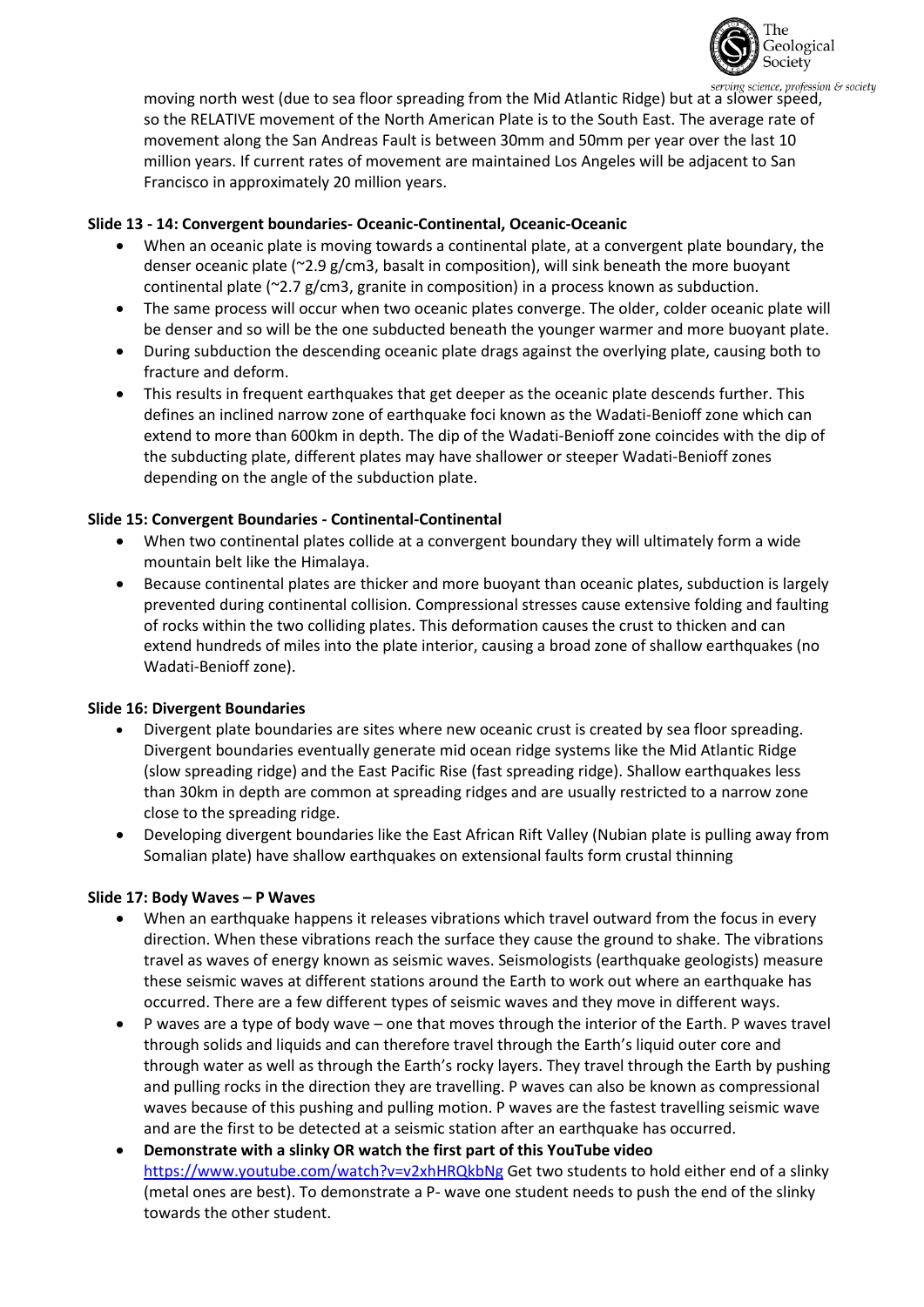

# **Slide 18: Body Waves – S Waves**

- A second type of body wave is known as an **S wave,** these waves move from side to side or from up to down as they go forward. S waves can't travel through liquids so they can't travel through the Earth's outer core which is made from liquid metal. It is this property of S waves that led geologists to work out that the Earth's outer core is liquid rather than solid.
- S waves travel more slowly than P waves so arrive later at seismic stations.
- **Demonstrate with a slinky OR watch the second part of this YouTube video** [\(https://www.youtube.com/watch?v=v2xhHRQkbNg\)](https://www.youtube.com/watch?v=v2xhHRQkbNg) Get two students to hold either end of a slinky (metal ones are best). To demonstrate an S wave one student move the slinky from side to side horizontally.

# **Slide 19: Surface Waves**

- **Surface waves** are a third type of seismic wave (two types of surface wave: Rayleigh waves and Love waves). They only travel through the Earth's crust away from the focus in all directions. They move from side to side and up and down.
- Surface waves arrive after both P and S waves and are a much lower frequency wave so can be distinguished on a seismometer. It is surface waves that are almost entirely responsible for the damage and destruction associated with earthquakes. **Click to show building damage**

# **Slide 20: Seismometers**

- Seismologists measure seismic waves using instruments called seismometers. In the past, seismometers worked by having a pen suspended on a weight that then drew a line onto a rotating drum covered with graph paper. When the ground shook in an earthquake, the drum would move up and down and the pen would draw on the rotating drum. The more the ground shook the greater the amplitude and frequency of the wave.
- Today geologists use seismometers which operate using a similar process but instead of pen and paper they use electromagnets which generate a voltage when there is an earthquake and this voltage is then transmitted to a computer display.
- The strength or size of an earthquake is called its magnitude. The bigger the earthquake, the more energy released and the bigger the earthquake's magnitude. An earthquake with a large magnitude will make the Earth's surface shake more and usually cause more damage than a smaller magnitude earthquake.

## **Slide 21- 22: Locating an Earthquake**

- As well as working out the magnitude of the earthquake is geologists also need to work out where the epicentre of the earthquake was. They do this by looking at the P, S and surface waves. S waves travel slower than P waves which means that the further you are away from the earthquake the more spread apart these two waves will be on your seismometer.
- The P- S wave time interval allows seismologists to work out how far away the earthquake occurred from their seismometer.

## **Next slide**

- Imagine an earthquake has happened in the UK stations around the country are set up to measure seismic waves. From the seismometers, the distance from the earthquake to the recording station is calculated by the time difference between the P and S waves.
- **Click for Station 1.** Station 1 in Newcastle detected seismic waves on their seismometer they used the difference in time between the P and S waves to work out that an earthquake occurred 200km away but they do not know in which direction. The earthquake could have occurred at any point on the blue line.
- **Click for Station 2.** Station 2 in Belfast detected seismic waves on their seismometer too the P and S waves they detected were slightly closer together than those detected in Newcastle. They worked out that an earthquake occurred 125km away from them. We now have two cross overs one in west Scotland and one in North Wales so we have 2 possible locations for our earthquake.
- **Click for Station 3.** Station 3 in Cardiff also detected seismic waves. The P and S waves they detected were even closer together so the earthquake must have been closest to Cardiff out of the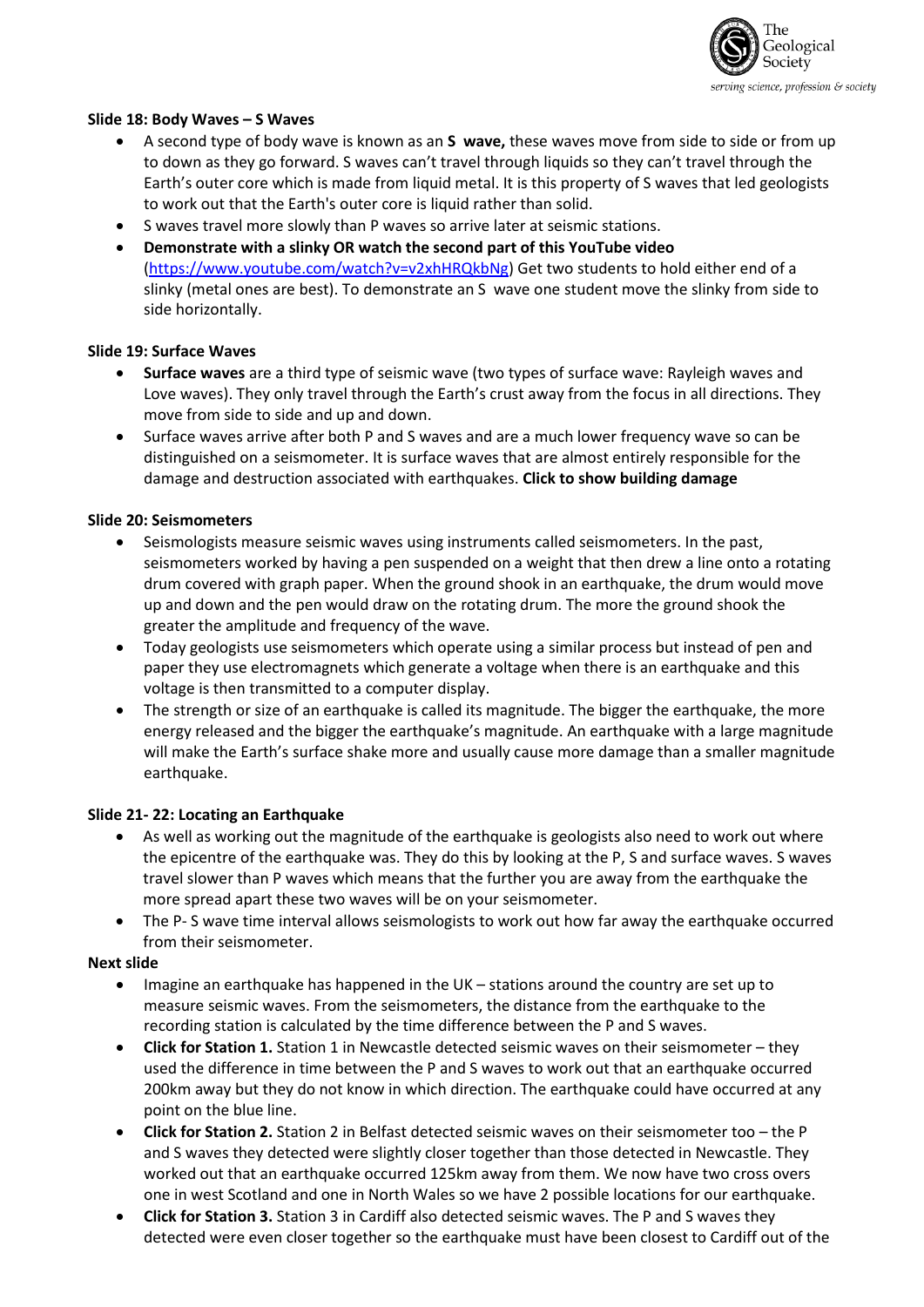

three cities. We now only have one spot which overlaps each of the circles so this is where the<br>exails where the earthquake must have happened!

• You need at least 3 seismic stations to be able to locate and earthquake epicenter.

# **Slide 23-25: Moment Magnitude Scale**

- The size of an earthquake is called its magnitude the bigger the magnitude the more energy released. The Richter scale is not used anymore to measure magnitude (even though news websites sometimes still report it!) instead the Moment Magnitude Scale is used which is a more accurate measure of earthquake size.
- The Moment Magnitude Scale is logarithmic an increase of 1 step corresponds to a  $10^{1.5}$  (about 32) times increase in the amount of energy released, an increase of two steps corresponds to a 10<sup>3</sup> (1,000) times increase in energy. An earthquake of  $M_w$  of 7.0 releases about 32 times as much energy as one of 6.0 and nearly 1,000 times that of 5.0.
- The biggest earthquake ever recorded was in Chile in 1960 with a magnitude of 9.6.

# **Slide 26: Modified Mercalli Scale**

- The effect an earthquake has on the Earth's surface is called its intensity.
- The intensity of an earthquake measured using the 12 point Modified Mercalli Scale which is a qualitative way of measuring the damage caused by earthquakes. It uses shaking and damage reports to describe earthquake impacts.
- The lower numbers of the intensity scale generally deal with the manner in which the earthquake is felt by people, higher numbers deal with structural damage to buildings. Structural engineers usually contribute information for assigning intensity values of VIII or above.

# **Slide 27-29: Earthquake proofing**

• Over a million people have died in earthquakes over the last two decades from collapsing buildings. Engineering buildings to withstand earthquakes is crucial in earthquake prone regions. Slide shows few buildings that have been specifically designed to withstand earthquakes.

## **Next slide**

- **Watch Economist YouTube video 'how to make a building earthquake proof' [https://www.youtube.com/watch?v=sxpi9A7\\_syE](https://www.youtube.com/watch?v=sxpi9A7_syE)**
- All buildings can carry their own weight otherwise they would fall down by themselves. They can resist some up-and-down loads however side –to side loads and causes the worst damage during an earthquake.
- Buildings can be designed from scratch with earthquake resistant engineering in mind (expensive) or older buildings can be retrofitted to incorporate earthquake resistant engineering (less expensive)
- Cross bracing diagonal supports in a X shape helps to provide strength and stop building from twisting
- Sheer walls concrete walls with steel bars helps to reduce rocking motion
- Base isolation/shock absorbers Rubbery devices are installed near the foundation of the building to absorb the energy from an earthquake, preventing it from dissipating throughout the frame
- Mass dampener device mounted in structures to reduce the amplitude of mechanical vibrations. The Taipei 101 tower has the world's biggest mass dampener sphere at 660-tonnes. It is suspended from the 92nd to the 87th floor and is a pendulum that sways to offset movements in the building caused by strong gusts and earthquakes.

## **Next slide**

• Other things to consider include: Building shape – symmetrical, pyramid shapes are much less likely to collapse – Japanese pagodas, automatic shutters and windows made from shatter proof glass, automatic shut off for gas and electricity to prevent fires, secure bookshelves and other heavy objects to walls and floor, open areas for safe evacuations, good road access, earthquake safety training.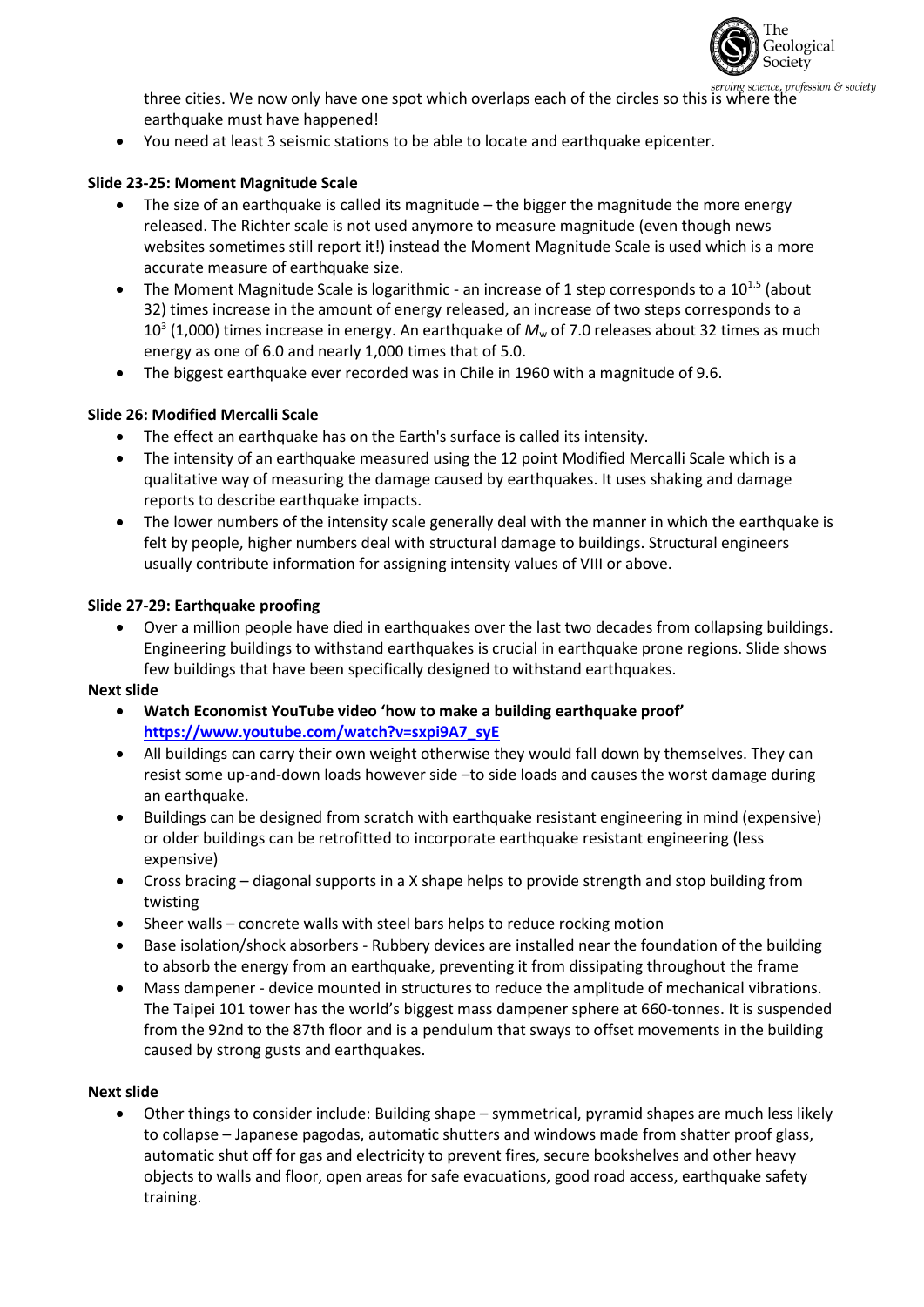

# **Slide 30: Earthquake proof building activity**

# **Activity sheet available at [www.geolsoc.org.uk/Education-and-Careers/Resources/Activity-Sheets-And-](http://www.geolsoc.org.uk/Education-and-Careers/Resources/Activity-Sheets-And-Presentations)[Presentations](http://www.geolsoc.org.uk/Education-and-Careers/Resources/Activity-Sheets-And-Presentations)**

You will need lots of paper straws or lollipop sticks, card and masking tape. In groups students should create an earthquake resistant structure from their materials. The structure must be at least 30cm tall, have three floors and each floor must support a weight (numeracy blocks, scientific weights, placticine whatever you can find!). Place structure on a tray/ shake table and test how earthquake resistant each groups structure is. Structures with wide bases, solid foundations, symmetrical designs and cross bracing supports (two diagonal supports in an X shape) are likely to withstand the 'earthquake' better.

# **Slide 31-35: Case Study- Tohoku Japan**

- The islands of Japan lie at a point where four major tectonic plates meet: the North American, Eurasian, Philippine and the Pacific plate. Over millions of years these tectonic plates have been moving around and the Pacific plate is slowly being pushed underneath Japan. This means that Japan has had a long history of earthquakes, volcanoes and associated tsunamis.
- In 2011 and earthquake occurred in Tohoku in Japan which resulted one of the most costly natural disasters of all time.

#### **Next slide**

- The earthquake occurred in the ocean 72 km off the coast of the Tohoku region of Japan (yellow on the map) on the 11 March 2011 at 14:46 local time.It was a magnitude of 9 making it one of the largest ever earthquakes recorded. Because earthquake occurred beneath the sea it triggered a tsunami that was 39 m high when it hit the coast of northern Honshu, the largest island of Japan.
- The tsunami caused widespread flooding, destroyed buildings and shutdown the Fukushima nuclear power station (more next slide).
- Japan's earthquake early warning system gave Tokyo residents 1 minute of warning before earthquake struck. High-speed trains and factory assembly lines were stopped potentially saving thousands of lives.

**Next slide**

- People across Japan received texted alerts of the earthquake and tsunami warnings on their phones so they could try and get to safety.
- As a result of the earthquake and tsunami 15,894 people died, over 6000 were injured and 230,000 people were left homeless. This natural disaster cost the Japanese government \$235 billion dollars.
- 400km of Japan's northern Honshu coastline dropped by 0.6
- The earthquake shifted Earth on its axis of rotation and shortened the length of a day by about a microsecond.

# **Next slide: Fukushima Daiichi Nuclear power station**

• Flood waters from tsunami shut down electric power to the Fukushima Daiichi nuclear power station which caused a cooling system failure and meltdown of the radioactive cores. Harmful radioactive materials were released into the sea water. People within 20km of the power station were evacuated those living within 20-30km were advised to stay indoors

## **Slide 36-33: Case Study- Gorkha, Nepal**

- For the past 50 million years, the Indian plate has been travelling northwards into the Eurasian plate. This collision has caused the land to crumple, building the Himalayas, the largest mountain chain currently on Earth. As India moves into Eurasia, friction causes stress to build up. The stress is released when the plates suddenly move. These earthquakes greatly affect the countries of the Himalayas, such as Nepal, India and Pakistan.
- In 2015 an earthquake struck the Gorkha region of Nepal.

## **Next slide**

- The earthquake occurred on the 25 April 2015 at 11:56 local time. It had a magnitude of 7.8.
- Almost 9000 people were killed in the earthquake however this death toll may have been minimized by the fact that most villagers were outdoors working when the quake hit meaning that they were not crushed by falling buildings, and also because the earthquake hit on a Saturday which meant that children and teachers were not inside the collapsing school buildings.